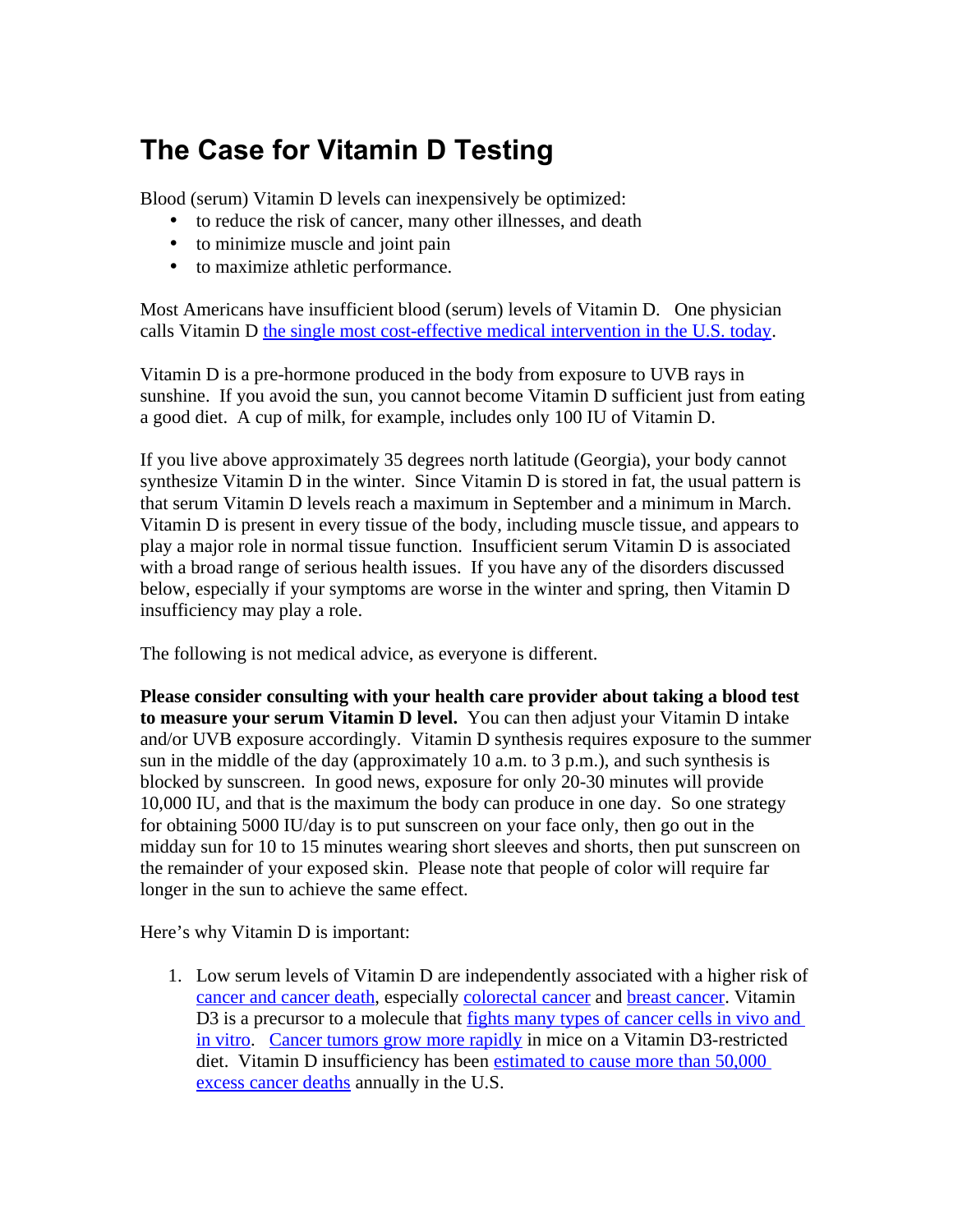- 2. Low Vitamin D levels are also independently linked to a higher risk of [cardiovascular disease,](http://www.ncbi.nlm.nih.gov/pubmed/19451805?itool=EntrezSystem2.PEntrez.Pubmed.Pubmed_ResultsPanel.Pubmed_RVDocSum&ordinalpos=9) [cardiovascular death,](http://www.ncbi.nlm.nih.gov/pubmed/19549021?itool=EntrezSystem2.PEntrez.Pubmed.Pubmed_ResultsPanel.Pubmed_RVDocSum&ordinalpos=3) [high blood pressure,](http://hyper.ahajournals.org/cgi/content/abstract/49/5/1063?ijkey=bad74299d229c8dd3380ff38fbcc2a31b6dfdb8b&keytype2=tf_ipsecsha) [COPD,](http://thorax.bmj.com/content/early/2009/12/08/thx.2009.120659.abstract) [Crohn's](http://www.ncbi.nlm.nih.gov/pubmed/19797809?itool=EntrezSystem2.PEntrez.Pubmed.Pubmed_ResultsPanel.Pubmed_RVDocSum&ordinalpos=1) [disease,](http://www.ncbi.nlm.nih.gov/pubmed/19797809?itool=EntrezSystem2.PEntrez.Pubmed.Pubmed_ResultsPanel.Pubmed_RVDocSum&ordinalpos=1) [dementia, Alzheimer's disease, stroke,](http://www.neurology.org/cgi/content/abstract/74/1/18) [diabetes,](http://www.futuremedicine.com/doi/abs/10.2217/14796678.5.1.15) [diabetic nephropathy,](http://www.jabfm.org/cgi/content/full/22/5/521) [kidney disease,](http://jasn.asnjournals.org/cgi/content/abstract/20/12/2631) [lupus,](http://www.ncbi.nlm.nih.gov/pubmed/19838436?itool=EntrezSystem2.PEntrez.Pubmed.Pubmed_ResultsPanel.Pubmed_RVDocSum&ordinalpos=18) [multiple sclerosis,](http://linkinghub.elsevier.com/retrieve/pii/S0022510X09008545) [low testosterone,](http://www3.interscience.wiley.com/journal/123227538/abstract) [osteoarthritis,](http://journals.lww.com/jclinrheum/pages/articleviewer.aspx?year=2009&issue=08000&article=00005&type=abstract) [rheumatoid arthritis,](http://www.ncbi.nlm.nih.gov/pubmed/17207389?itool=EntrezSystem2.PEntrez.Pubmed.Pubmed_ResultsPanel.Pubmed_RVDocSum&ordinalpos=4) [bone loss,](http://jcem.endojournals.org/cgi/content/abstract/94/8/2773) [anemia,](http://www.springerlink.com/content/a4722230888951m1/) [asthma,](http://ajrccm.atsjournals.org/cgi/content/abstract/179/9/765) [overactive bladder,](http://www.ncbi.nlm.nih.gov/pubmed/15098215) [upper](http://archinte.ama-assn.org/cgi/content/abstract/169/4/384) [respiratory tract infections](http://archinte.ama-assn.org/cgi/content/abstract/169/4/384) and [more severe bacterial infections](http://journals.cambridge.org/action/displayAbstract?fromPage=online&aid=7030088) including [bacterial](http://www.ncbi.nlm.nih.gov/pubmed/19357214) [vaginosis in pregnant women.](http://www.ncbi.nlm.nih.gov/pubmed/19357214)
- 3. The 25% of Americans with the lowest Vitamin D levels have a [26% increased](http://archinte.ama-assn.org/cgi/content/full/168/15/1629) [risk of death from all causes](http://archinte.ama-assn.org/cgi/content/full/168/15/1629) vs. the 25% of Americans with the highest Vitamin D levels, and this [increased risk of death was greater among the elderly.](http://www.ncbi.nlm.nih.gov/pubmed/19549021?itool=EntrezSystem2.PEntrez.Pubmed.Pubmed_ResultsPanel.Pubmed_RVDocSum&ordinalpos=3)
- 4. [Low back pain,](http://www.jabfm.org/cgi/content/full/22/1/69#T1) muscle weakness, muscle pain, joint pain, bone pain and fatigue are [symptoms of Vitamin D deficiency.](http://www.ncbi.nlm.nih.gov/pubmed/19835345?itool=EntrezSystem2.PEntrez.Pubmed.Pubmed_ResultsPanel.Pubmed_RVDocSum&ordinalpos=23) In a study of [150 chronic pain patients,](http://www.mayoclinicproceedings.com/content/78/12/1463.long) [93% had deficient vitamin D levels](http://www.mayoclinicproceedings.com/content/78/12/1463.long) (below 20 ng/mL). If bodywork does not resolve your chronic musculoskeletal pain, Vitamin D deficiency may be a factor.
- 5. Supplementation with Vitamin D (often with calcium) has been shown to reduce rates of [cancer,](http://www.ajcn.org/cgi/content/full/85/6/1586) notably [colorectal cancer by 50%,](http://www.ncbi.nlm.nih.gov/pubmed/16236494?itool=EntrezSystem2.PEntrez.Pubmed.Pubmed_ResultsPanel.Pubmed_RVDocSum&ordinalpos=2) [fractures](http://archinte.ama-assn.org/cgi/content/short/169/6/551) in the elderly, [stress](http://www.jbmronline.org/doi/abs/10.1359/jbmr.080102?url_ver=Z39.88-2003&rfr_id=ori:rid:crossref.org&rfr_dat=cr_pub%3Dncbi.nlm.nih.gov) [fractures in young women,](http://www.jbmronline.org/doi/abs/10.1359/jbmr.080102?url_ver=Z39.88-2003&rfr_id=ori:rid:crossref.org&rfr_dat=cr_pub%3Dncbi.nlm.nih.gov) [tooth loss in the elderly,](http://linkinghub.elsevier.com/retrieve/pii/S0002934301008993) [premature births by 50%,](http://www.timesonline.co.uk/tol/news/uk/scotland/article6868729.ece) [type](http://care.diabetesjournals.org/content/29/3/650.full) [2 diabetes,](http://care.diabetesjournals.org/content/29/3/650.full) [insulin resistance,](http://journals.cambridge.org/action/displayAbstract?fromPage=online&aid=6244408) [type 1 diabetes,](http://adc.bmj.com/content/93/6/512.long) [PMS,](http://archinte.ama-assn.org/cgi/content/full/165/11/1246) [seasonal affective disorder](http://www.ncbi.nlm.nih.gov/pubmed/10888476?itool=EntrezSystem2.PEntrez.Pubmed.Pubmed_ResultsPanel.Pubmed_RVDocSum&ordinalpos=8) and [depression.](http://www.ncbi.nlm.nih.gov/pubmed/18793245?itool=EntrezSystem2.PEntrez.Pubmed.Pubmed_ResultsPanel.Pubmed_RVDocSum&ordinalpos=7) Supplementation has also been shown to [slow HIV disease](http://www.ncbi.nlm.nih.gov/pmc/articles/PMC2808247/?tool=pubmed) [progression,](http://www.ncbi.nlm.nih.gov/pmc/articles/PMC2808247/?tool=pubmed) to [eliminate muscle pain in 92% of statin-treated patients,](http://linkinghub.elsevier.com/retrieve/pii/S1931524408002727) to [reduce](http://www.ncbi.nlm.nih.gov/pubmed/12544936?dopt=Abstract) [low back pain,](http://www.ncbi.nlm.nih.gov/pubmed/12544936?dopt=Abstract) to [increase muscle strength in the elderly,](http://content.karger.com/produktedb/produkte.asp?typ=fulltext&file=000235874) and to [increase well](http://www.ncbi.nlm.nih.gov/pmc/articles/PMC506781/?tool=pubmed)[being \(energy and mood\).](http://www.ncbi.nlm.nih.gov/pmc/articles/PMC506781/?tool=pubmed)
- 6. A meta-analysis of randomized controlled Vitamin D trials has shown that [supplementing with Vitamin D reduces total mortality](http://archinte.ama-assn.org/cgi/content/full/167/16/1730) (death from all causes).
- 7. [Most Americans \(77%\)](http://archinte.ama-assn.org/cgi/content/abstract/169/6/626) have serum levels of Vitamin D deemed insufficient (less than 30ng/mL or 75 nmol/mL) or deficient (less than 20 ng/mL) including [69% of](http://pediatrics.aappublications.org/cgi/content/abstract/124/5/1404) [children age 6 to 11](http://pediatrics.aappublications.org/cgi/content/abstract/124/5/1404) and [78% of non-pregnant women age 18-44.](http://www.ajog.org/article/S0002-9378(09)02210-8/abstract) [Dark-skinned,](http://www.ajcn.org/cgi/content/full/86/6/1657) [overweight,](http://www.amjmed.com/article/S0002-9343(09)00534-8/abstract) [veiled](http://aace.metapress.com/app/home/contribution.asp?referrer=parent&backto=issue,6,18;journal,9,107;linkingpublicationresults,1:300404,1) or [elderly](http://edrv.endojournals.org/cgi/content/full/22/4/477) individuals, [people who live in northern latitudes,](http://www.ncbi.nlm.nih.gov/pubmed/2839537) or [people with celiac disease](http://www.wholelifenutrition.net/sitebuildercontent/sitebuilderfiles/celiacdisease.pdf) are more likely to have insufficient levels, as do [99% of black men in the Philadelphia area.](http://www.ncbi.nlm.nih.gov/pmc/articles/PMC2708155/?tool=pubmed)
- 8. Athletes: Research suggests that [optimal muscle and athletic performance](http://cat.inist.fr/?aModele=afficheN&cpsidt=21385006) occur at higher serum levels of Vitamin D. The NY Times surveyed research on [Vitamin D and athletic performance, including low Vitamin D levels in \(a\) female](http://well.blogs.nytimes.com/2009/09/23/phys-ed-can-vitamin-d-improve-your-athletic-performance/#more-14511) [gymnasts and \(b\) distance runners. Runners doused with UV light showed a 7.4%](http://well.blogs.nytimes.com/2009/09/23/phys-ed-can-vitamin-d-improve-your-athletic-performance/#more-14511) [increase in sprinting speed.](http://well.blogs.nytimes.com/2009/09/23/phys-ed-can-vitamin-d-improve-your-athletic-performance/#more-14511)
- 9. The evidence is [compelling](http://www.ajcn.org/cgi/content/full/85/3/649) that the current U.S. recommended daily intake (200- 600 IU/day) of Vitamin D is far too low. [400 IU/day is insufficient for women in](http://jco.ascopubs.org/cgi/content/abstract/27/13/2151) [the Northeast](http://jco.ascopubs.org/cgi/content/abstract/27/13/2151) to achieve 30 ng/mL. [Several studies completed before 2005](http://jn.nutrition.org/cgi/content/full/135/2/317)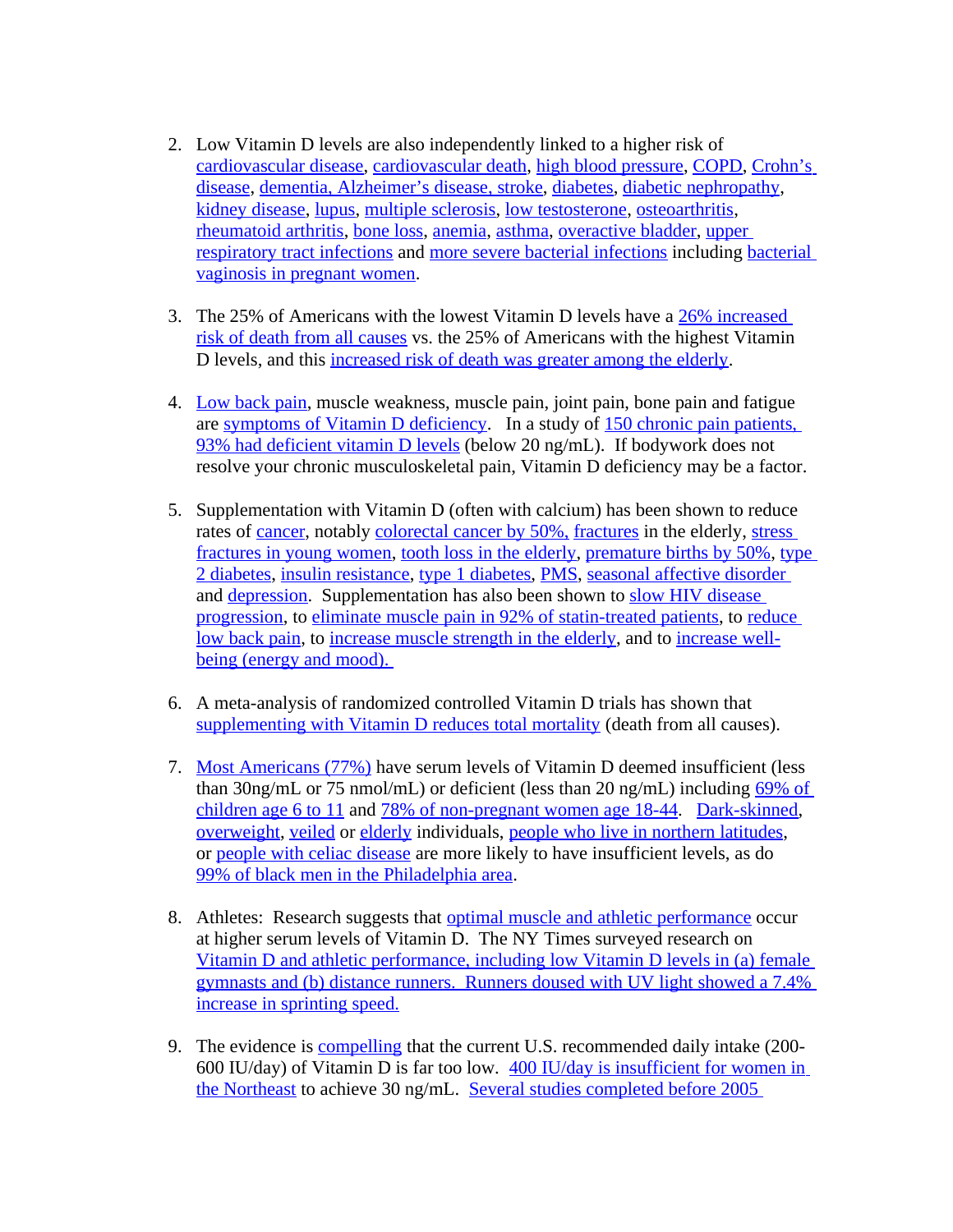showed a minimum level of serum vitamin D should be 32 ng/mL, while other research suggests that the ["low end of normal"](http://www.ajcn.org/cgi/content/full/87/6/1738) is 35 ng/mL. A [breast cancer](http://cancerpreventionresearch.aacrjournals.org/cgi/content/abstract/2/6/598) study found that serum levels >40 ng/mL cut the risk of a postmenopausal woman getting breast cancer by 50%. The [risk of death study](http://archinte.ama-assn.org/cgi/content/full/168/15/1629) found [death was](http://archinte.ama-assn.org/cgi/content/full/168/15/1629/IOI80065F1) [minimized at serum blood levels of 30 to 49 ng/mL.](http://archinte.ama-assn.org/cgi/content/full/168/15/1629/IOI80065F1)

- 10. You can obtain a 25-hydroxyvitamin D [25(OH)D] blood test in the winter or early spring and adjust your vitamin D3 intake or UVB exposure in consultation with your health care provider. You must ask for this test: it is not part of the standard blood panels. The [Vitamin D Council recommends against the 1,25](http://www.vitamindcouncil.org/vitaminDPharmacology.shtml) [dihydroxy vitamin D \(calcitriol\) test](http://www.vitamindcouncil.org/vitaminDPharmacology.shtml) in favor of the 25-hydroxyvitamin D (calcidol) test. [Be informed before choosing to obtain a Vitamin D test from](http://www.vitamindcouncil.org/newsletter/vitamin-d-studies-of-interest.shtml) [Quest Diagnostics.](http://www.vitamindcouncil.org/newsletter/vitamin-d-studies-of-interest.shtml) Unless you live in New York, you can [purchase a test kit](http://www.vitamindcouncil.org/health/deficiency/am-i-vitamin-d-deficient.shtml) [online](http://www.vitamindcouncil.org/health/deficiency/am-i-vitamin-d-deficient.shtml) if you do not have health insurance [an Aetna-insured NJ resident reported the following cost information: 25-hydroxyvitamin D test cost: \$244. Discount to Aetna customers: \$197.79. Paid by Aetna: \$39.26. Patient paid \$6.93.] You may wish to ask for your actual result from the lab in nanograms/milliliter and compare that result with the levels discussed in the studies linked to this message.
- 11. In some cases, [calcium and Vitamin D apparently work together to fight cancer.](http://ar.iiarjournals.org/content/29/9/3687.abstract) Vitamin D requires fat to be absorbed; calcium requires Vitamin D to be absorbed. Consider taking calcium and Vitamin D3 together with a leafy green salad topped with flax or sunflower seeds, because [these provide magnesium and](http://www.vitamindcouncil.org/newsletter/more-vitamin-d-questions-and-answers.shtml) [other co-factors required for Vitamin D absorption.](http://www.vitamindcouncil.org/newsletter/more-vitamin-d-questions-and-answers.shtml) The body can only [absorb](http://healthletter.mayoclinic.com/editorial/editorial.cfm/i/356/t/Building%20blocks%20of%20bone/) [about 500 mg calcium at one time.](http://healthletter.mayoclinic.com/editorial/editorial.cfm/i/356/t/Building%20blocks%20of%20bone/) Consult with your health care provider before supplementing with Vitamin D and/or calcium if you have any calcium issues such as kidney stones.
- 12. **Sixteen leading Vitamin D researchers have produced a [Call For Action](http://www.grassrootshealth.net/documentation-scientistscall) on increasing Vitamin D intake, especially to prevent cancer. These researchers recommend "nearly universal oral intake" of 2000 IU/day, noting that some individuals will need to consume more.** [One study](http://www.ajcn.org/cgi/content/full/87/6/1952) recommends 5000 IU/day for individuals with serum levels <22 ng/mL and 3800 IU/day for individuals with serum levels 22 to 30 ng/mL.

On the web you will find some advice, including from [Jane Brody,](http://www.nytimes.com/2010/01/12/health/12brod.html?ref=health) that people should supplement with 800 to 1000 IU/day, despite research on 30 healthy adults by Michael Holick at Boston University showing that consumption of 1000 IU/day for twelve weeks did not produce vitamin D sufficiency in any of the adults. You will also see advice recommending that everyone should supplement with 5000 IU/day (or more) and accept serum Vitamin D levels beyond those [achieved by the overwhelming majority of](http://www.ncbi.nlm.nih.gov/pmc/articles/PMC1868557/) [extensively sun-exposed Hawaiian students and surfers](http://www.ncbi.nlm.nih.gov/pmc/articles/PMC1868557/) (>58 ng/mL), ignoring any potential difference between the effects of taking pills to achieve high serum Vitamin D levels and the effects of being exposed to sunshine and achieving moderate-to-high serum levels naturally. Everyone is different, and the argument for testing and then supplementing as appropriate to achieve an optimal level is compelling.